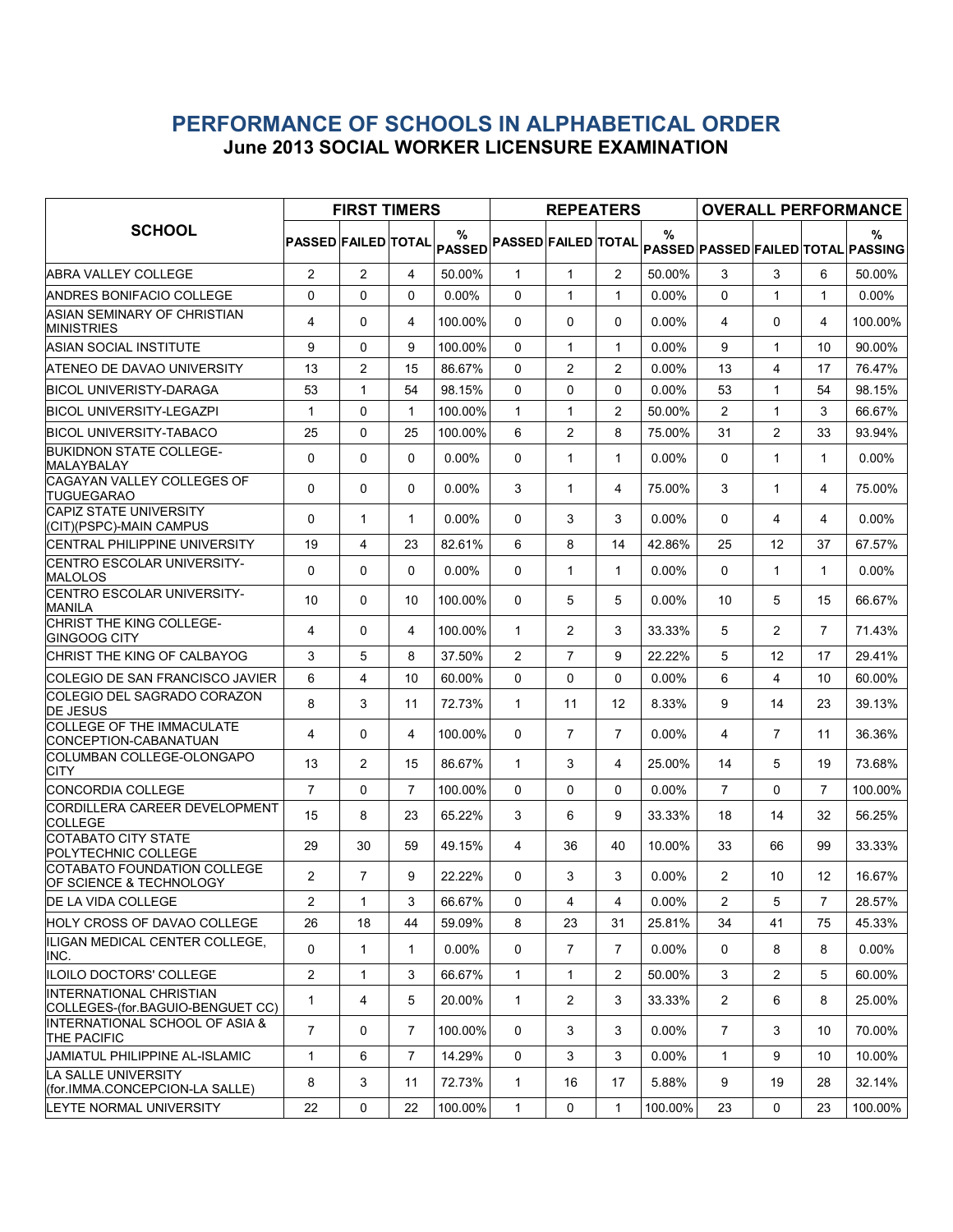|                                                             | <b>FIRST TIMERS</b>        |                |                |                    |                            | <b>REPEATERS</b> |                |          | <b>OVERALL PERFORMANCE</b> |                |                |                                         |
|-------------------------------------------------------------|----------------------------|----------------|----------------|--------------------|----------------------------|------------------|----------------|----------|----------------------------|----------------|----------------|-----------------------------------------|
| <b>SCHOOL</b>                                               | <b>PASSED FAILED TOTAL</b> |                |                | %<br><b>PASSED</b> | <b>PASSED FAILED TOTAL</b> |                  |                | $\%$     |                            |                |                | %<br>PASSED PASSED FAILED TOTAL PASSING |
| LOURDES COLLEGE                                             | 15                         | 0              | 15             | 100.00%            | $\mathbf{1}$               | $\Omega$         | $\mathbf{1}$   | 100.00%  | 16                         | $\Omega$       | 16             | 100.00%                                 |
| LUNA GOCO COLLEGES, INC (for.LUNA<br>GOCO MCCI)             | $\mathbf{1}$               | $\Omega$       | $\mathbf{1}$   | 100.00%            | $\mathbf{0}$               | $\overline{c}$   | $\overline{2}$ | 0.00%    | $\mathbf{1}$               | $\overline{2}$ | 3              | 33.33%                                  |
| MAASIN CITY COLLEGE                                         | 16                         | $\mathbf{1}$   | 17             | 94.12%             | $\mathbf{0}$               | $\Omega$         | $\mathbf{0}$   | 0.00%    | 16                         | $\mathbf{1}$   | 17             | 94.12%                                  |
| MINDANAO STATE UNIVERSITY-<br>MAGUINDANAO                   | 2                          | 0              | 2              | 100.00%            | $\Omega$                   | 1                | 1              | $0.00\%$ | $\overline{2}$             | $\mathbf{1}$   | 3              | 66.67%                                  |
| MINDANAO STATE UNIVERSITY-<br><b>MARAWI CITY</b>            | 79                         | 3              | 82             | 96.34%             | 3                          | $\overline{7}$   | 10             | 30.00%   | 82                         | 10             | 92             | 89.13%                                  |
| MIRIAM COLLEGE (for.MARYKNOLL<br>COLL FDTN, INC)            | 4                          | $\Omega$       | 4              | 100.00%            | $\mathbf{0}$               | $\Omega$         | $\mathbf{0}$   | 0.00%    | 4                          | $\Omega$       | 4              | 100.00%                                 |
| MISAMIS UNIVERSITY-OZAMIS CITY                              | $\overline{7}$             | 3              | 10             | 70.00%             | $\overline{c}$             | 17               | 19             | 10.53%   | 9                          | 20             | 29             | 31.03%                                  |
| NORTHERN CHRISTIAN COLLEGE                                  | 5                          | 3              | 8              | 62.50%             | $\overline{c}$             | 5                | $\overline{7}$ | 28.57%   | $\overline{7}$             | 8              | 15             | 46.67%                                  |
| NOTRE DAME OF DADIANGAS<br>UNIVERSITY, INC                  | 0                          | $\Omega$       | 0              | 0.00%              | $\mathbf{1}$               | 0                | $\mathbf{1}$   | 100.00%  | $\mathbf{1}$               | $\Omega$       | $\mathbf{1}$   | 100.00%                                 |
| NOTRE DAME OF MARBEL<br><b>UNIVERSITY</b>                   | 0                          | $\overline{c}$ | $\overline{c}$ | 0.00%              | $\mathbf 0$                | 9                | 9              | $0.00\%$ | 0                          | 11             | 11             | 0.00%                                   |
| NOTRE DAME OF TACURONG<br><b>COLLEGE</b>                    | $\overline{7}$             | 3              | 10             | 70.00%             | $\Omega$                   | 3                | 3              | $0.00\%$ | $\overline{7}$             | 6              | 13             | 53.85%                                  |
| PALAWAN STATE UNIVERSITY-P.<br><b>PRINCESA</b>              | 13                         | $\overline{c}$ | 15             | 86.67%             | $\mathbf{1}$               | $\overline{c}$   | 3              | 33.33%   | 14                         | 4              | 18             | 77.78%                                  |
| PAMANTASAN NG LUNGSOD NG<br><b>MAYNILA</b>                  | 19                         | 3              | 22             | 86.36%             | $\overline{2}$             | 3                | 5              | 40.00%   | 21                         | 6              | 27             | 77.78%                                  |
| PANGASINAN STATE UNIVERSITY-<br><b>LINGAYEN</b>             | 8                          | 14             | 22             | 36.36%             | $\overline{2}$             | 10               | 12             | 16.67%   | 10                         | 24             | 34             | 29.41%                                  |
| PHILIPPINE CHRISTIAN UNIVERSITY-<br><b>MANILA</b>           | 13                         | $\Omega$       | 13             | 100.00%            | $\overline{2}$             | 12               | 14             | 14.29%   | 15                         | 12             | 27             | 55.56%                                  |
| PHILIPPINE WOMEN'S UNIVERSITY-<br><b>MANILA</b>             | 32                         | 5              | 37             | 86.49%             | $\overline{2}$             | 10               | 12             | 16.67%   | 34                         | 15             | 49             | 69.39%                                  |
| <b>RAMON MAGSAYSAY MEMORIAL</b><br><b>COLLEGES</b>          | 12                         | 10             | 22             | 54.55%             | 4                          | 29               | 33             | 12.12%   | 16                         | 39             | 55             | 29.09%                                  |
| SACRED HEART COLLEGE OF LUCENA<br>CITY, INC.                | 13                         | $\overline{2}$ | 15             | 86.67%             | 4                          | 4                | 8              | 50.00%   | 17                         | 6              | 23             | 73.91%                                  |
| SAINT BRIDGET'S COLLEGE                                     | 11                         | $\Omega$       | 11             | 100.00%            | $\mathbf{0}$               | $\mathbf{1}$     | 1              | 0.00%    | 11                         | $\mathbf{1}$   | 12             | 91.67%                                  |
| SAINT JOSEPH'S COLLEGE OF<br><b>QUEZON CITY</b>             | 2                          | 0              | 2              | 100.00%            | $\Omega$                   | 0                | $\mathbf{0}$   | $0.00\%$ | $\overline{2}$             | 0              | $\overline{2}$ | 100.00%                                 |
| <b>SAINT LOUIS UNIVERSITY</b>                               | 48                         | $\overline{c}$ | 50             | 96.00%             | $\mathbf{1}$               | $\mathbf 0$      | $\mathbf{1}$   | 100.00%  | 49                         | $\overline{c}$ | 51             | 96.08%                                  |
| SAINT PAUL UNIVERSITY-<br><b>TUGUEGARAO</b>                 | 6                          | 0              | 6              | 100.00%            | 3                          | 6                | 9              | 33.33%   | 9                          | 6              | 15             | 60.00%                                  |
| SAINT THERESA'S COLLEGE-CEBU                                | 3                          | $\Omega$       | 3              | 100.00%            | $\Omega$                   | $\Omega$         | 0              | 0.00%    | 3                          | $\Omega$       | 3              | 100.00%                                 |
| <b>SILLIMAN UNIVERSITY</b>                                  | 3                          | $\mathbf{1}$   | 4              | 75.00%             | $\overline{c}$             | 9                | 11             | 18.18%   | 5                          | 10             | 15             | 33.33%                                  |
| <b>SOUTHERN CHRISTIAN COLLEGE</b>                           | 8                          | $\mathbf{1}$   | 9              | 88.89%             | 2                          | 0                | $\overline{2}$ | 100.00%  | 10                         | $\mathbf{1}$   | 11             | 90.91%                                  |
| SOUTHERN MINDANAO COLLEGES                                  | 4                          | 12             | 16             | 25.00%             | 3                          | 20               | 23             | 13.04%   | $\overline{7}$             | 32             | 39             | 17.95%                                  |
| SOUTHWESTERN UNIVERSITY                                     | $\overline{7}$             | $\mathbf{1}$   | 8              | 87.50%             | $\Omega$                   | $\overline{7}$   | $\overline{7}$ | 0.00%    | $\overline{7}$             | 8              | 15             | 46.67%                                  |
| STATE POLYTECHNIC COLLEGE OF<br><b>PALAWAN</b>              | 0                          | 0              | 0              | $0.00\%$           | $\mathbf{1}$               | 0                | $\mathbf{1}$   | 100.00%  | 1                          | 0              | 1              | 100.00%                                 |
| UNITED SCHOOL OF SCIENCE &<br><b>TECHNOLOGY</b>             | 3                          | $\overline{2}$ | 5              | 60.00%             | $\mathbf{1}$               | $\overline{2}$   | 3              | 33.33%   | 4                          | 4              | 8              | 50.00%                                  |
| UNIVERSIDAD DE MANILA (CITY COLL.<br>OF MANILA)             | 13                         | 0              | 13             | 100.00%            | $\mathbf{1}$               | 0                | 1              | 100.00%  | 14                         | 0              | 14             | 100.00%                                 |
| UNIVERSIDAD DE SANTA ISABEL (COL<br><b>DE STA ISABEL)</b>   | 16                         | 0              | 16             | 100.00%            | 0                          | 0                | $\mathbf{0}$   | $0.00\%$ | 16                         | 0              | 16             | 100.00%                                 |
| UNIVERSITY OF CAGAYAN VALLEY<br>(for. CAGAYAN COLL OF TUG.) | $\overline{7}$             | 3              | 10             | 70.00%             | 0                          | 9                | 9              | $0.00\%$ | $\overline{7}$             | 12             | 19             | 36.84%                                  |
| UNIVERSITY OF ILOILO                                        | 0                          | 0              | 0              | $0.00\%$           | 0                          | $\mathbf{1}$     | $\mathbf{1}$   | $0.00\%$ | 0                          | 1              | 1              | $0.00\%$                                |
| UNIVERSITY OF LA SALETTE-<br><b>SANTIAGO</b>                | 5                          | 2              | 7              | 71.43%             | 0                          | 0                | 0              | $0.00\%$ | 5                          | 2              | $\overline{7}$ | 71.43%                                  |
| UNIVERSITY OF MINDANAO-                                     | 0                          | 1              | 1              | 0.00%              | 0                          | $\overline{7}$   | $\overline{7}$ | $0.00\%$ | 0                          | 8              | 8              | $0.00\%$                                |